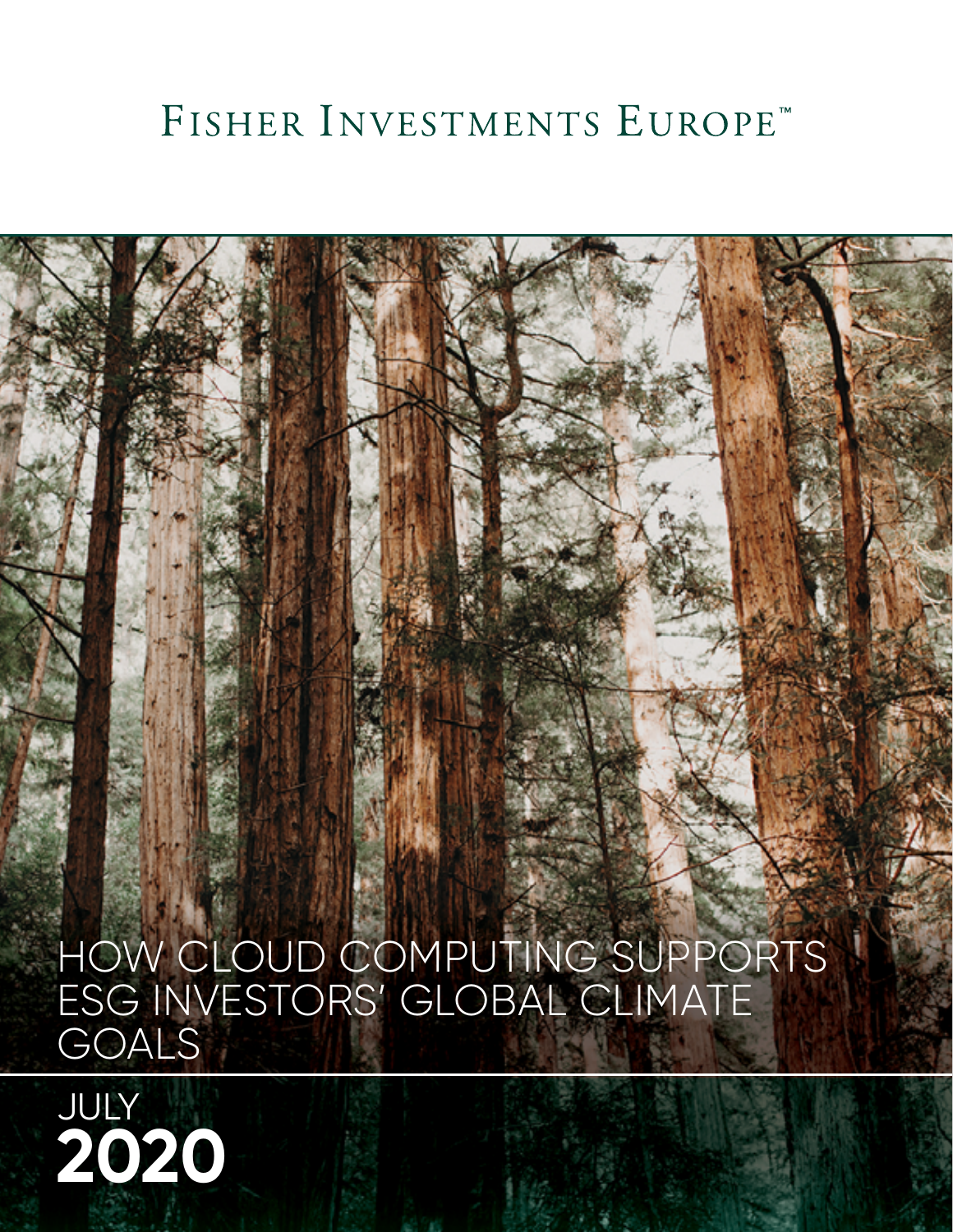#### **HOW CLOUD COMPUTING SUPPORTS ESG INVESTORS' GLOBAL CLIMATE GOALS**

The Information Technology sector isn't the only beneficiary of cloud computing's rapid and widespread adoption. Cloud service providers also aid ESG investors' climate goals by helping support energy efficiency and renewable energy use.

Cloud computing has expanded throughout the global economy as companies strive to more efficiently store and access their data. Storing and analysing larger and more complicated datasets require resources. Whereas firms used to store their data on-site, more are now outsourcing their storage needs to companies such as Amazon Web Services and Microsoft Azure for the specialisation and scale they provide.

Our research shows widespread adoption of cloud-based services has a beneficial impact on energy consumption. This wasn't always obvious. While server farms provide secure, scalable and cost-efficient computing, they also require a tremendous amount of energy to operate and cool the hardware. As cloud computing gained prominence, some investors worried data centres' carbon emissions would rise alongside their energy use. However, recent studies show strides in these clusters' operational efficiency allowed a 550% leap in computational power between 2010 and 2018 with only a 6% bump in energy consumption.1

Reducing energy consumption isn't out of line with companies' profit motive. Reducing major input costs such as energy overhead can improve profitability. This aligns cloud giants' incentives with ESG investors'. From a top-down view, MSCI's Impact Revenue data show how the Tech sector outpaces others on money spent towards energy efficiency (Exhibit 1).



#### Exhibit 1: Energy Efficiency Expenditures by Sector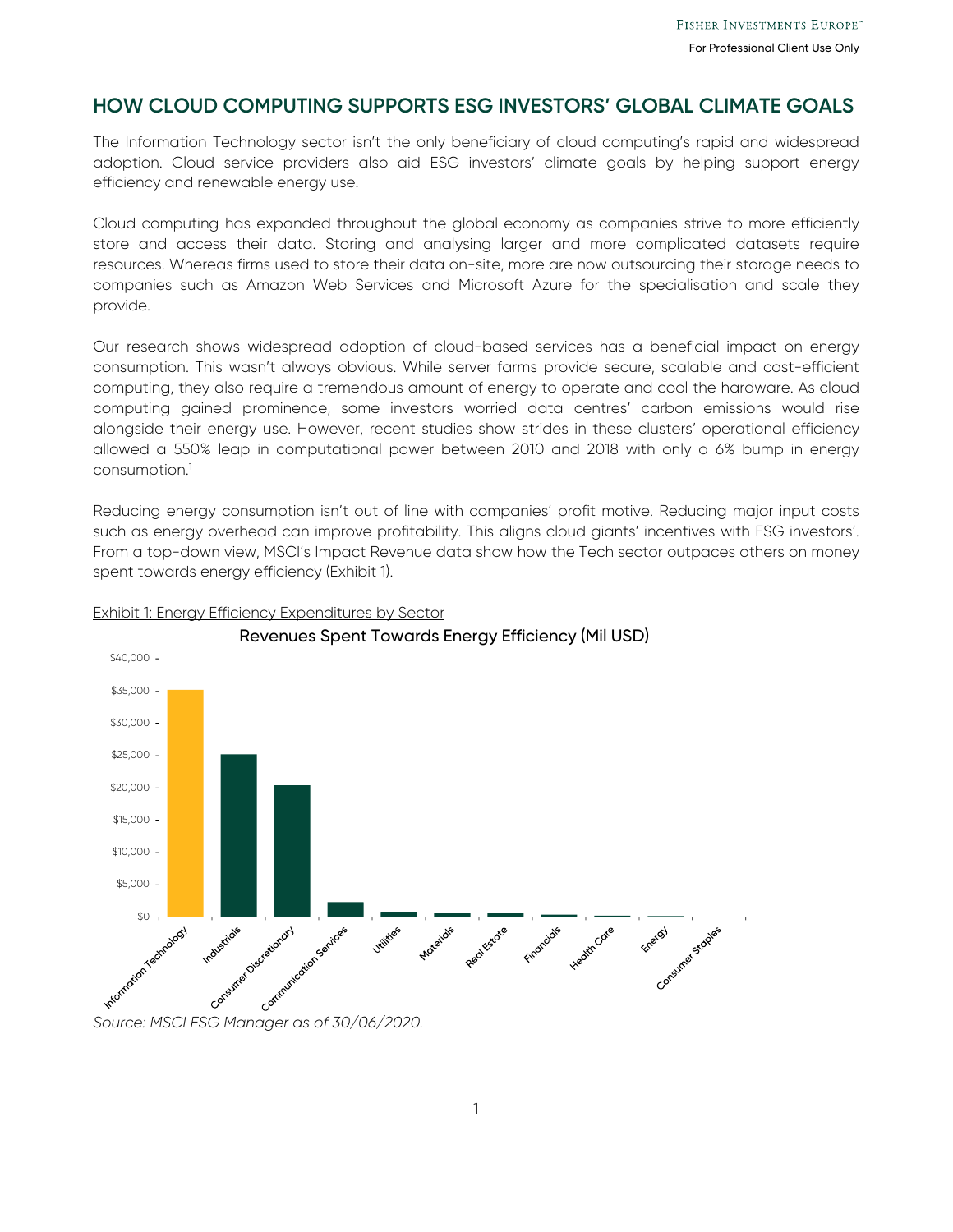Moreover, these energy efficiency investments extend cloud computing's inherent advantages. Due to economies of scale, cloud computing is much more efficient than localised computing. Cloud firms fully utilise their servers for several clients' data, whereas on-site servers typically use only part of their capacity. One way to show this is by examining the power usage effectiveness (PUE) of "hyperscale" (very large) data centres compared to localized ones. PUE measures efficiency by dividing the total energy companies consume by the energy they use to operate their information technology (IT) infrastructure, such as data servers, networking and storage. Exhibit 2 shows that hyperscale data centres are almost twice as energy efficient as localized data centres.<sup>2</sup>



Exhibit 2: Power Use of Hyperscale vs. Localised Data Centres

*\*Servers, Networking and Storage \*\* Uninterruptible Power Supply* 

*Source: Lawrence Berkeley National Laboratory, June 2016.*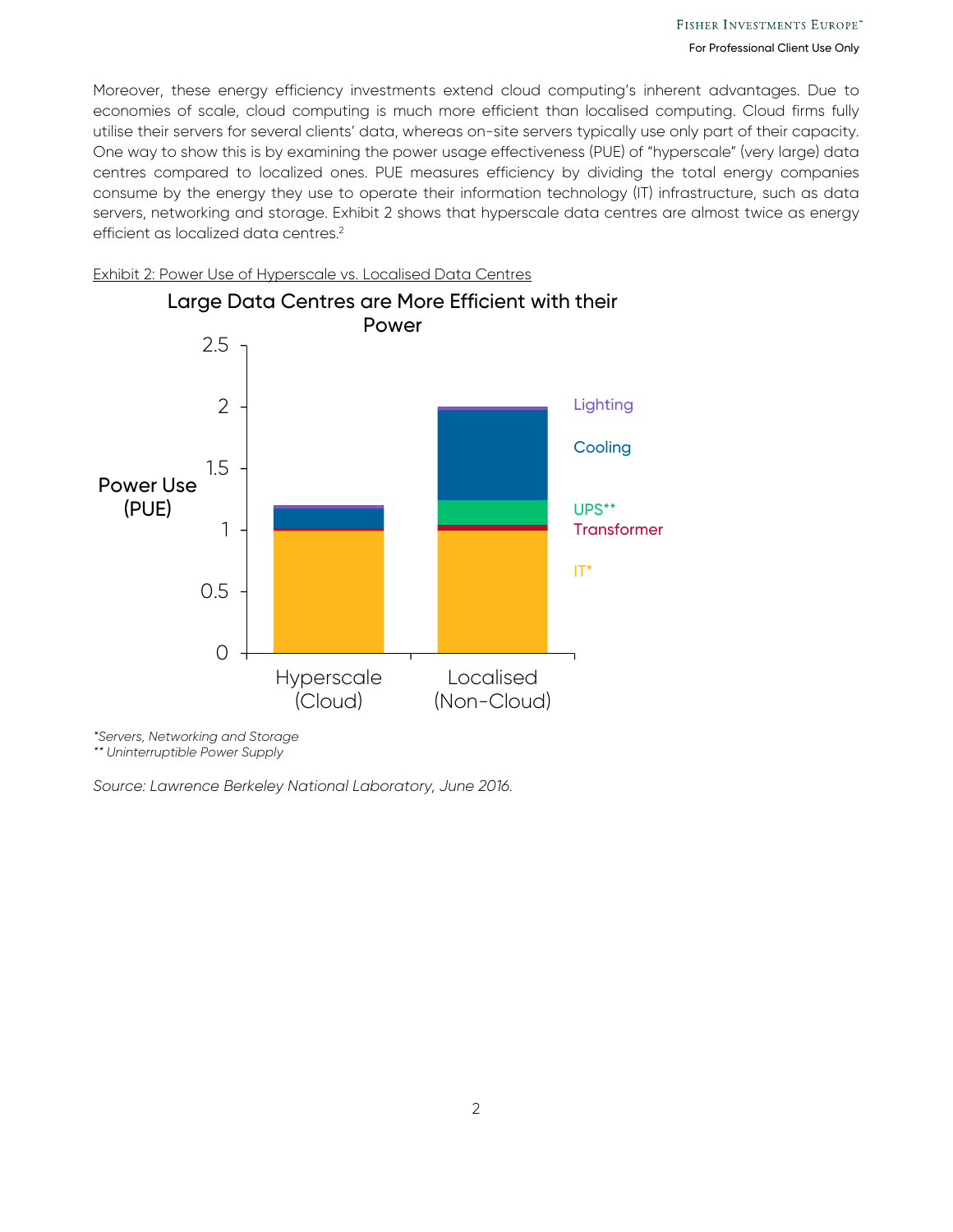Another way to examine cloud firms' impact on global climate change goals is to compare the growth of cloud use relative to growth in carbon emissions. Reducing carbon emissions is a big goal for many ESG investors. Cloud use growth can be measured by looking at how much cloud services have grown relative to the other data services such as infrastructure software, hardware and non-cloud support services. Cloud use growth is nearly double that of the IT sector's carbon emissions growth (Exhibit 3). While enough companies haven't yet been reported to examine 2019 data, we expect this trend to continue.

2017 - 2018 Annual Growth



Exhibit 3: Growth Rate Comparison – Cloud Penetration vs. IT Carbon Emissions

Finally, there is cloud firms' growing renewable energy use. One of the biggest issues facing widespread renewable energy adoption is startup costs. Enormous fixed costs inhibit large scale and cost effective renewable energy deployment. Further, directly using renewable energy is currently not straightforward with multiple energy sources feeding into the power grid. It is difficult to know just how much of cloud firms' energy use comes from renewables, but some of the largest are utilizing Power Purchase Agreements and Renewable Energy Credits. These allow firms to either directly contract the use of renewable energy or purchase credits representing renewable energy generation. The impact of both methods is that renewable energy creators receive more funding, which helps build the infrastructure for more environmentally friendly energy use.

*Source: Gartner as of Q1 2020, MSCI ESG Manager as of 30/06/2020.*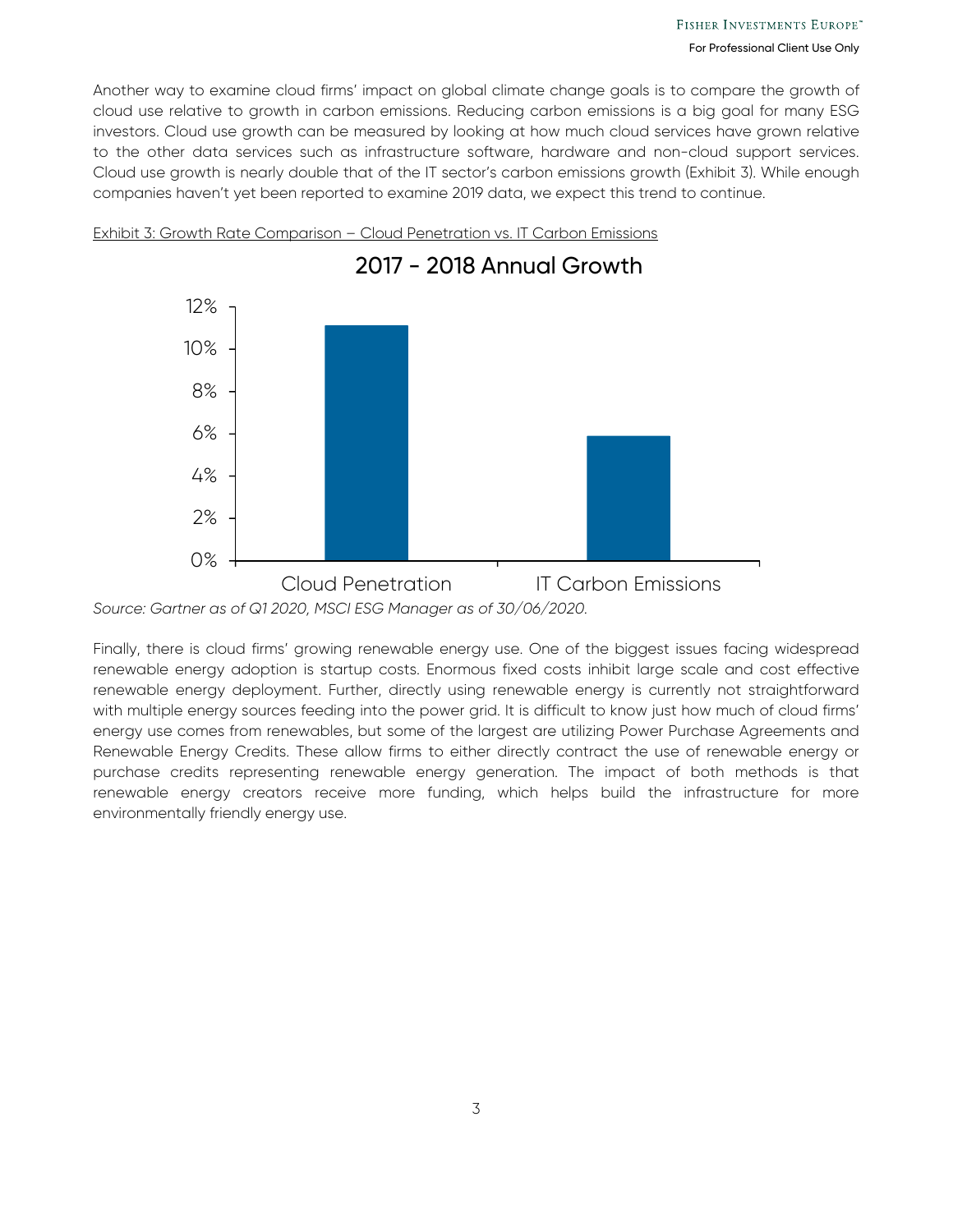To examine this, Exhibit 4 looks at the four largest cloud service providers: Microsoft, Amazon, Google and IBM. Each of these industry giants leads in renewable energy consumption. Microsoft and Google currently purchase enough renewable energy to match all of their electricity consumption, Amazon has committed to 100% renewable use by 2025, and IBM is aiming for 55% renewable use by 2025. While these are only a few names, they each use a tremendous amount of energy, making their renewable contributions all the more impactful. There are certainly more Information Technology firms committed to renewables, but these four leaders help set the pace for the rest of the industry.



#### Exhibit 4: Renewable Energy Use of Major Cloud Service Providers

Energy efficiency and renewable use may not be the largest performance drivers, but for ESG investors, cloud service providers serve a clear function in addressing long term climate goals. Fisher Investments' proprietary top-down materiality system helps make these insights visible. We can then use this to craft responsible investment themes with clarity on how trends impact a given market segment and then honing in on those drivers. Continued use and development of our materiality system also reveals other trends, supporting our goal of continued leadership in responsible money management.

1 "Study: Data Centers Use Less Energy Than Expected," Bryan Walsh, Axios, 29/02/2020. https://www.axios.com/study-data-centers-energy-52d13839-d697-4b55-b02b-65e9b332c3e2.html

2 "United States Data Center Energy Usage Report," Staff, Lawrence Berkeley National Laboratory, June 2016. https://eta-publications.lbl.gov/ sites/default/ files/lbnl-1005775\_v2.pdf

*Source: Company Filings as of 30/06/2020.*